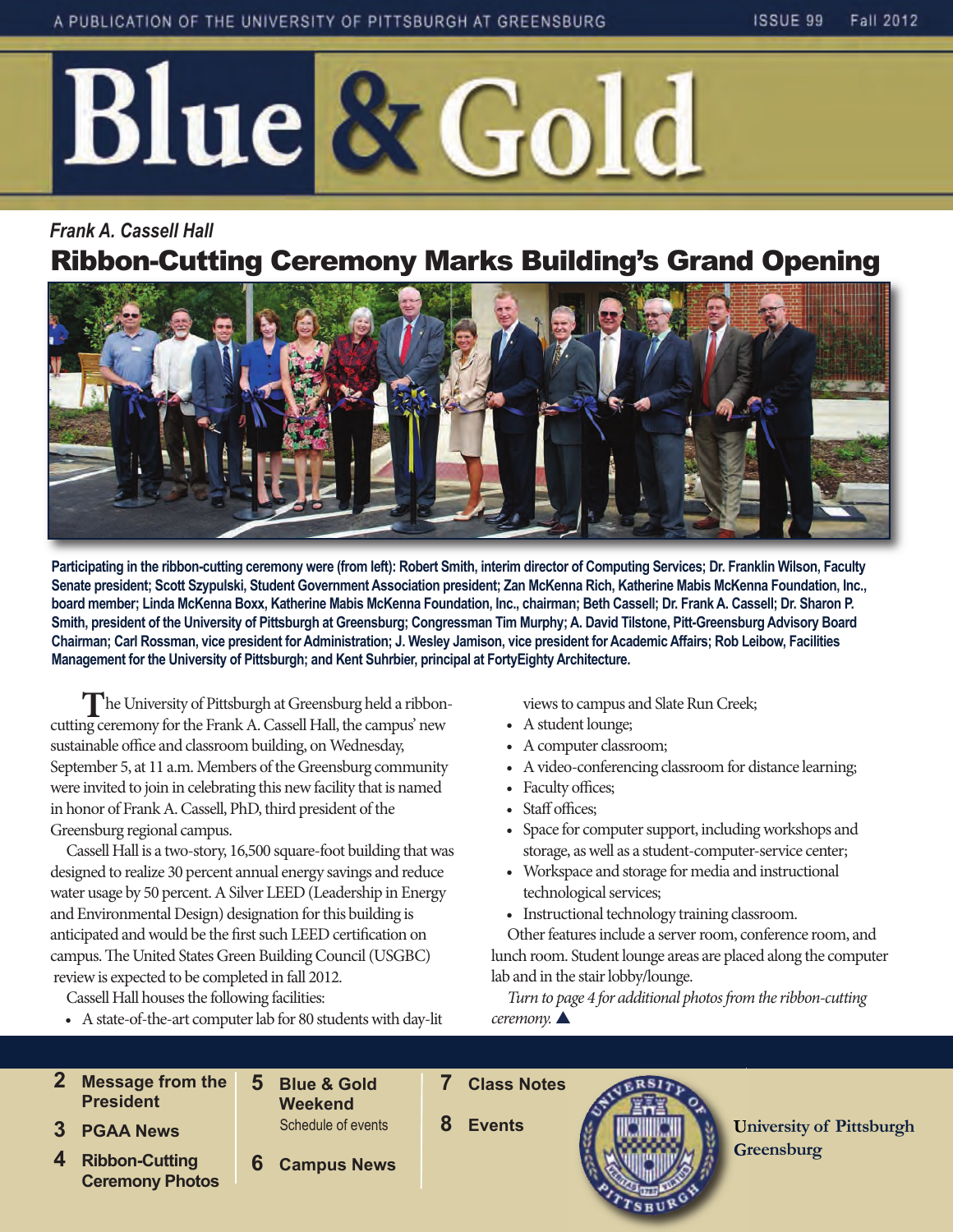# Message<br>from the President

**I**f you visited Pitt-Greensburg during this past year, you may have experienced a road closure or two while we made a few upgrades to our campus. I think if you surveyed our campus community, the majority would agree that the inconvenience was minor and well worth it.



First and foremost is the completion of Frank A. Cassell Hall, our campus' first sustainable

office and classroom building. This showpiece provides much needed faculty office space, as well as a state-of-the-art computer center and two digital classrooms. I invite you to attend the Open House that Dr. Cassell and I will host on Saturday, October 13, during Blue & Gold Weekend, so that you can see for yourself beauty and functionality of this building.

Participants in our second annual Pitt-Greensburg 5K Run/Fun Walk, also to be held October 13 during Blue & Gold Weekend, will notice that the race route is now more than 95 percent paved and a new pedestrian bridge has been constructed over Slate Run at Tosatto Drive.

Another significant change this fall is the absence of eight long-time staff members. This spring, the University of Pittsburgh offered a Voluntary Early Retirement Plan for Classified Staff (VERP) that was intended to reduce costs through downsizing—one of the key initiatives underway at all campuses in response to the cutbacks in state support. I thank those eight members of our campus community who retired as of June 30 for their dedication and cumulative service of more than 150 years to this campus. I also thank the members of our staff who have accepted new and different responsibilities as we move forward in the face of budgetary obstacles.

I invite you to visit our campus during this next year, and join us in celebrating the 50th anniversary of the founding of Pitt-Greensburg. We will kick off the anniversary year in October, so be sure to join us for Blue & Gold Weekend: Homecoming 2012 on October 12 and October 13. (See page 5 for details.)

Hail to Pitt!

Sharon P. Smith

Sharon P. Smith, PhD President

## University of Pittsburgh at Greensburg

Blue & Gold is published by the Office of University Relations and Institutional Advancement.

> 150 Finoli Drive, Lynch Hall 203 Greensburg, PA 15601 724-836-7497

upgmedia@pitt.edu www.greensburg.pitt.edu

### Advisory Board

Fall 2012

Laura Wagner Aftosmis Gary A. Amelio, Esq. David G. Assard Barbara J. Christner, Esq. Hon. John J. Driscoll David M. Hanna H. Phipps Hoffstot III Michael D. Jones, Esq. Michael T. Lordi, Esq. Paul G. Nickoloff Bernard North Anthony M. Perricelli

Hon. Debra A. Pezze Robert J. Rogalski, Esq. Stephen M. Ryan Jr. Clarence B. Smail Jack D. Smith, MD Louis T. Steiner Michael J. Stewart, Esq. A. David Tilstone (Chair) Ernest E. Vallozzi Daniel Wukich Thomas M. Yarabinetz

Emeritus

Robert H. Davis Jack H. Millstein Jr. Joseph V. Morford Jr.

Paul Adams, PhD Karen Ricco Frank Spoto Jr., Esq. William A. Roach John A. Robertshaw Jr. Louis A. Steiner

Ex-Officio

Scott Szypulski Frank D. Wilson, PhD

President's Cabinet Sharon P. Smith, PhD President

Rick A. Fogle Dean of Student Services

Susan M. Isola Director, Media Relations

J. Wesley Jamison, PhD Vice President for Academic Affairs

Jodi B. Kraisinger Director, University Relations and Institutional Advancement

> Carl A. Rossman Vice President for Administrative Affairs

Photo credits: University of Pittsburgh at Greensburg

The Blue & Gold is published for alumni and friends of the University of Pittsburgh at Greensburg. Questions and comments should be directed to the Office of University Relations and Institutional Advancement.

The University of Pittsburgh at Greensburg is an affirmative action, equal opportunity institution.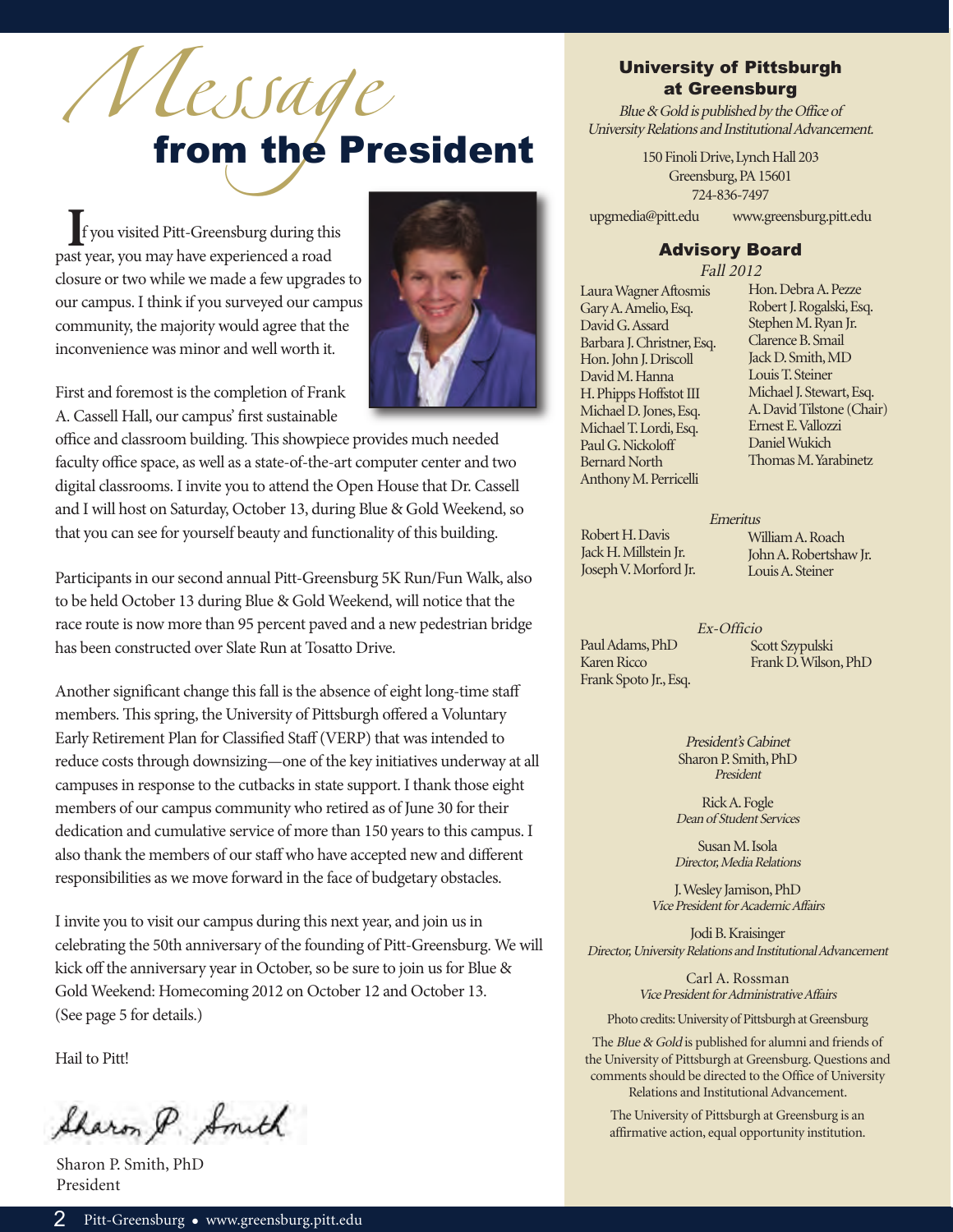# *Alumni Spotlight:* Gerald "Gerry" L. Peterson '80

**Gerry**" L. Peterson graduated in 1980 with a major in Psychology and a minor in Economics. He resides in Westmoreland County with his wife Karen and their three children, Alexander, Matthew, and Kaitlyn.

The thing that drew me to Pitt-**Greensburg was . . .** the location and campus environment. Attending Pitt-Greensburg as a commuter enabled me to get a solid education and gain valuable work experience and training at United Parcel Service (UPS) in New Stanton where I



**Karen and Gerald Peterson**

worked evenings part-time as a line supervisor and as a human resources representative. I also attended a number of classes in Oakland as a commuter.

**My favorite thing as a student/fondest memory was . . .** meeting Karen Miklos who became my wife. We met on campus in an Anthropology class. She still describes me as the geeky guy who actually paid attention and answered questions in class. Karen graduated from the Oakland campus with a BS degree in Medical Technology. We were married in 1984.

**e faculty member(s) who had the greatest influence on me were . . .** Dr. Diane Marsh who helped me understand how psychology had application to a career as a leader in business. Gaining insight into human behavior is a key foundation skill. Dr. Ruben Slesinger, Economics professor in Oakland, was the second faculty member to influence me. Dr. Slesinger helped me understand and appreciate economics.

After Pitt-Greensburg, I went on to . . . attend California University of Pennsylvania to earn an MBA and Carnegie Mellon University, graduating with Highest Distinction from the Heinz School with a Master's degree in Labor Relations. I have worked in various Human Resources and Operations leadership roles with Mine Safety Appliances Company, Kennametal, and General Electric Aircraft Engines.

In 2006, we returned to Westmoreland County. I experienced a stroke in 2007. During my recovery and rehabilitation, I founded Tartan Group, LLC, a national executive search and human resource consulting firm. I also help organizations with strategic issues around human capital and leadership development.

The stroke experience gave me a bit of perspective. I am a "Type A" hard charging personality. God sent me a message to slow down . . . I would have preferred an e-mail. I have learned to appreciate the many experiences life provides. I have been very fortunate and have had a significant recovery. This experience has put me on the path to become an entrepreneur.

**My reason for becoming active with the PGAA is . . .** to provide mentoring support to students. During my career I greatly benefited from advice and counsel from senior leaders. The PGAA provides support to current students to have access to mentors. After graduation, students often do not get such support. Participating in events such as Speed Interviewing provides students with insights that they might not get otherwise. In addition to the alumni group, I support a number of community programs including True Life After Stroke, Boy Scouts of America, and Veterans Leadership Program of Western Pennsylvania, Inc.

**My family/friends . . .** are celebrating with me as I become an adjunct faculty member at Carnegie Mellon University. I was invited to develop and teach a graduate Labor Relations class in the Spring 2013 semester. I had the opportunity to teach a number of internal leadership programs at General Electric as a certified Crotonville instructor.

**Finally, my advice to students is ...** to volunteer in the community. You will be surprised at the difference you can make and how much you will learn. As a volunteer you will often gain work experiences that translate well to a prospective employer.  $\blacktriangle$ 

# **Support Pitt-Greensburg with your contribution to the**



**Watch for our fall Bobcat Fund appeal in mid-October when we will feature 50 Changes Over 50 Years in honor of our 50th anniversary.**

**When you receive your letter, please support Pitt-Greensburg with a gift to the Bobcat Fund.**

**This year we will celebrate our past and invest in the future of our students and campus.** 

# 50 Years of Memories!

## *Celebrate 50 years with us by sharing your Pitt-Greensburg memory.*

**Whether you're a student, alumnus, faculty member, staff member, or friend . . . we'd like to hear your Pitt-Greensburg story.**

**Share your story at:**

**http://www.greensburg.pitt.edu/alumni/memory**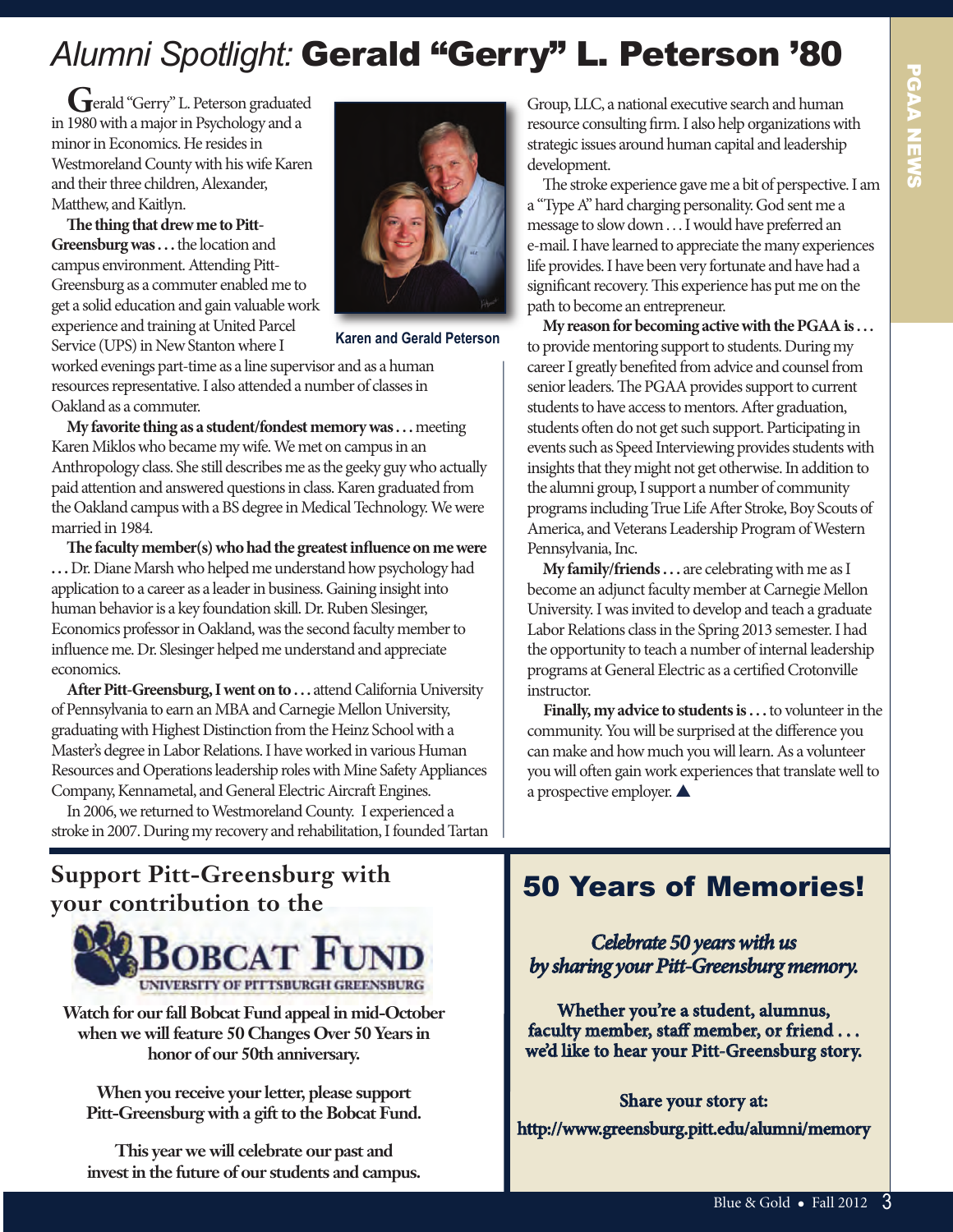Frank A. Cassell Hall







# **Cassell Hall 411:**

- the design of the building specifically incorporates aspects of the other buildings on campus including the historic Lynch Hall
- two green roofs feed a rainwater harvesting cistern
- the cistern provides non-potable grey water for the building's toilets and drip irrigation system that is expected to reduce water usage by more than 50 percent
- $\bullet$  landscaping around the building is an extension of the natural site, which is part of demonstrative rain gardens and storm water bioswales for on-site storm water management
- video-conferencing classroom for distance learning
- a minimum of 25 percent recycled materials and 25 percent local and regional materials were used in the building's construction

A full description of Cassell Hall's features may be found at http://tinyurl.com/Cassell-Hall.

**Counter-clockwise from top right: Dr. Frank Cassell applauds the Pitt-Greensburg community for bringing the Cassell Hall project to fruition. Dr. Sharon P. Smith emphasizes Cassell Hall's role in Pitt-Greensburg's quest to become a Liberal Arts College for the 21st Century. The Cassell Family (from left) are Dr. Frank A. Cassell, Beth Cassell, David Cassell, Grace Grande-Cassell, Bill Gray, and Donna Weber (seated). Dr. and Mrs. George Austin congratulate Dr. Cassell at the luncheon following the ceremony.**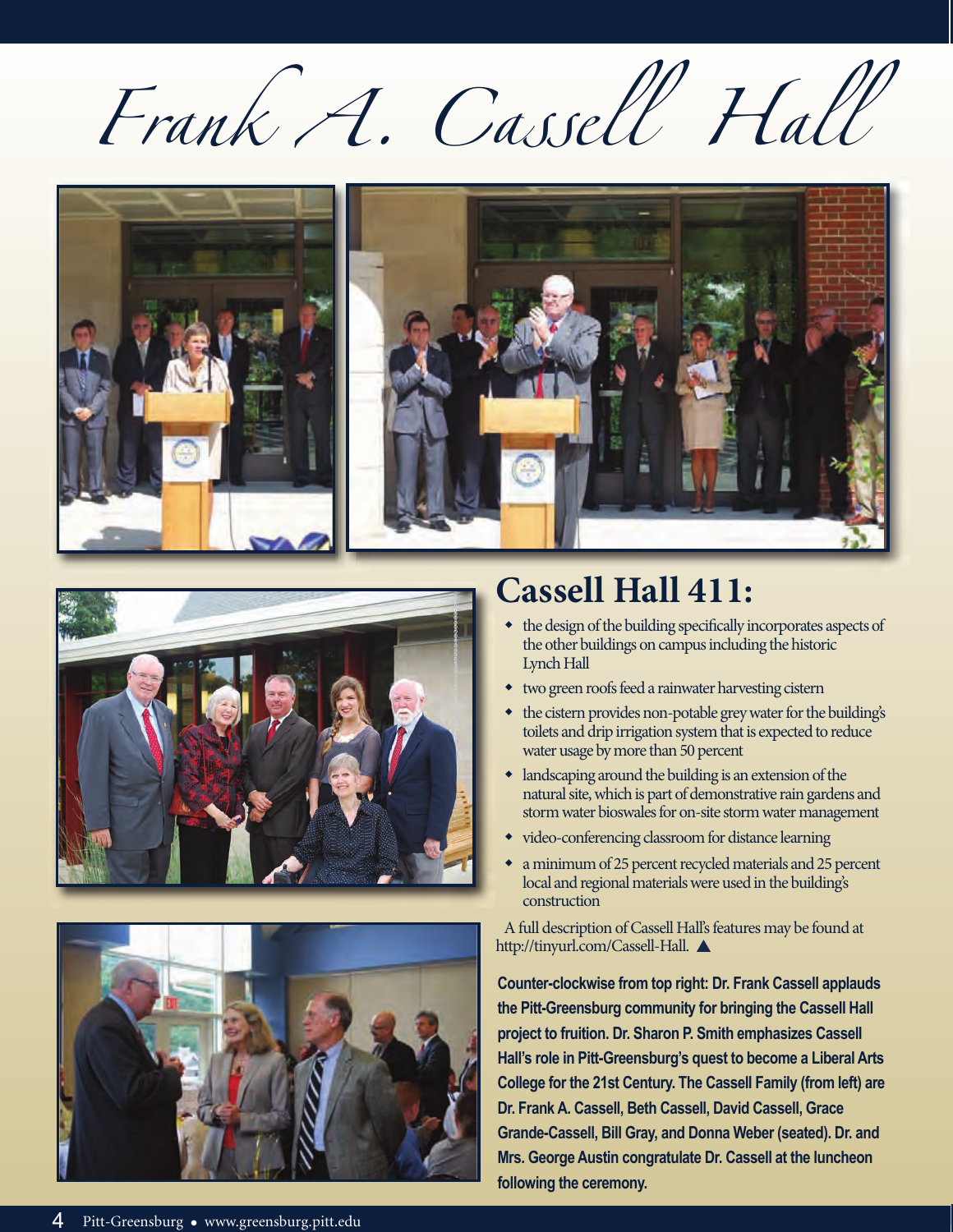

# **HOMECOMING 2012**



# Friday, October 12

## **Pitt-Greensburg Golf Outing**

at the Greensburg Country Club

| 8 a.m. - 9 a.m.       | Registration, private reception, and continental breakfast with celebrity guest              |  |
|-----------------------|----------------------------------------------------------------------------------------------|--|
| 8 a.m. - 9:45 a.m.    | Pre-outing skill contests (putting, chipping, and driving)                                   |  |
| 8:30 a.m. - 9:45 a.m. | <b>General Registration; Continental Breakfast</b>                                           |  |
| $9:45$ a.m.           | <i><u><b>Instructions</b></u></i>                                                            |  |
| 10a.m.                | <b>Shotgun Start</b>                                                                         |  |
| 2 p.m.                | "Hot Off the Grill" lunch buffet; Closing program; auctions, contest drawings,<br>and awards |  |

# **Saturday October 13**

#### Pitt-Greensburg campus

**GREENSS** 

| 8 a.m.             | 5k Race/ Fun Walk (Smith Hall Patio)                                                                 |                                                                                                                 |  |
|--------------------|------------------------------------------------------------------------------------------------------|-----------------------------------------------------------------------------------------------------------------|--|
| $9$ a.m. $-3$ p.m. | Hospitality Tent (Face Painting, Raffle Wheel, Balloon Animals, Raffle Baskets)                      |                                                                                                                 |  |
| 9 a.m. - 3 p.m.    | Pictures with Bruiser intermittently. (Bobcat Statue)                                                |                                                                                                                 |  |
| 10 a.m.            | SGA Clock Rededication Ceremony (near Chambers Hall), featuring the classes of 2012 & 1995           |                                                                                                                 |  |
| 11a.m. - 3:30 p.m. | Car Cruise (Smith Hall Parking Lot)                                                                  |                                                                                                                 |  |
| 11 $a.m. - 3 p.m.$ | Lynch Hall History (Lynch Hall)                                                                      |                                                                                                                 |  |
| $noon - 2 p.m.$    | Welcome Back Alumni Reception (Smith Hall Lounge) including RAs, Sigma Tau Delta, Class Agents, SGA, |                                                                                                                 |  |
|                    |                                                                                                      | SPSEA, Performing Arts Society, Village Alumni, and others!                                                     |  |
| $noon - 3 p.m.$    | Frank A. Cassell Hall Open House (adjacent to Powers Hall)                                           |                                                                                                                 |  |
|                    | hosted by Dr. Frank A. Cassell and Dr. Sharon P. Smith                                               |                                                                                                                 |  |
| 1 p.m.             | 50th Anniversary Celebration (Chambers Lawn) Join us for cake and refreshments                       |                                                                                                                 |  |
|                    | 2:30 p.m.                                                                                            | Pitt Greensburg Trivia (Alumni Pavilion); Test your knowledge of all things Pitt-Greensburg<br>and win a prize! |  |
|                    | 5:30 p.m.                                                                                            | Alumni Cocktail Reception (Fireside Lounge)                                                                     |  |
|                    | 6:00p.m.                                                                                             | Alumni Dinner (Hempfield Room)                                                                                  |  |

# Register today at

## www.greensburg.pitt.edu/blueandgoldweekend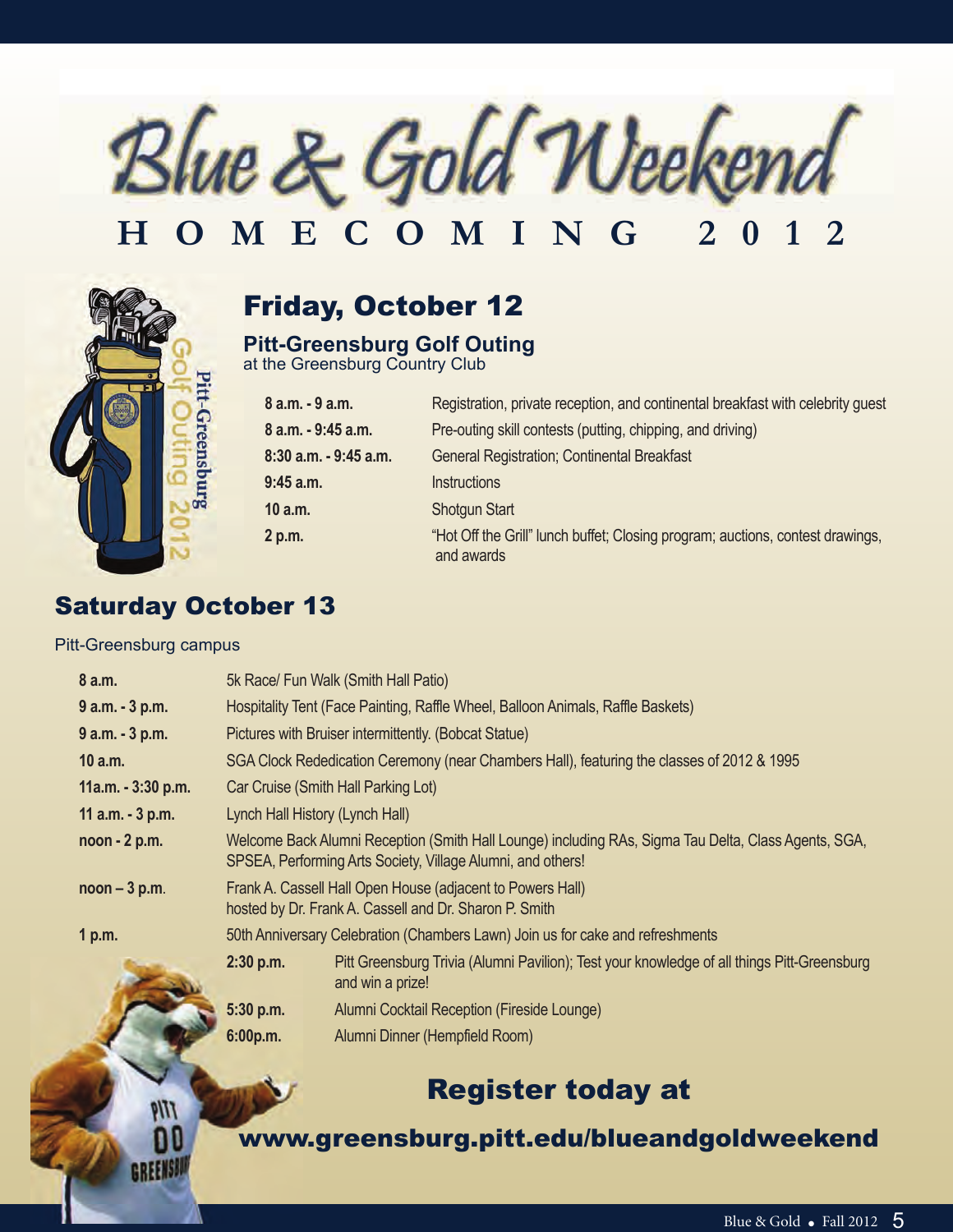# Partner with Pitt-Greensburg as an Event Sponsor

**T**he 50th Anniversary Celebration of Pitt-Greensburg will feature four special fundraising events. Each of these events provides a great opportunity to showcase your support of Pitt-Greensburg to the local community and business leaders, alumni, parents of students, as well as faculty, and staff, while supporting student scholarships and activities. In light of our current economy and recent state and federal cuts, your investment in Pitt-Greensburg through event sponsorship is needed now more than ever. Additionally, sponsorships are a unique way to network with potential customers and market your business while receiving the benefit of a tax-deductible contribution. Participation as a sponsor of any one or more of these events during our 50th Anniversary celebration raises your company's profile.

# Graduate & Professional school Fair Planned

Thinking about going back to school? Then don't miss the opportunity to meet with representatives from graduate level programs throughout the region at Pitt-Greensburg's ninth annual Graduate and Professional School Fair on Thursday, October 4 from 10:00 a.m.-1:00 p.m. in Chambers Hall.

More than 35 programs and schools are expected to be represented. A wide variety of fields of study will be represented, including law, business, information science, health-related programs (such as PT, OT, and PA), teacher certification, and various areas in the liberal arts. Whether you are interested in a particular program or just want to check out the options, this is a great chance to do some preliminary research and planning.

A list of participating programs is available at www.greensburg.pitt.edu/gradfair.

This event is free and open to the public. Registration is not required. Participants will receive a complimentary copy of the 2012 Graduate School Guide.

# *St. Clair Lecture* Dr. Frank Cassell to Speak



The 2012 St. Clair Lecture, scheduled for Wednesday, October 10, at 7:30 p.m. in the Ferguson Theater, will feature **Dr. Frank A. Cassell,** retired president of the University of Pittsburgh at Greensburg. A colonial historian, Dr. Cassell will present "Remembering the Battle of Bushy Run: Decisive Victory or Minor Skirmish" and will explore the

significance of this battle as it marks its 250th anniversary in 2013. Sponsored by Westmoreland Heritage, Westmoreland Historical Society, and Pitt-Greensburg, the St. Clair Lecture is free and open to the public. Please call 724-836-9911 to reserve seats.  $\triangle$ 

**e following events are still available to sponsor:**

- w *Eleanor An American Love Story,*April 4 and 5, 2013, at The Palace Theatre, Greensburg
- w Blue and Gold Gala, Saturday, May 4, 2013, at Pitt-Greensburg

Please contact Cletus McConville, development coordinator, for information on Pitt-Greensburg event sponsorships at 724-836-7039 or pggiving@pitt.edu.  $\triangle$ 



# *Music at Pitt-Greensburg* **Westmoreland Symphony** latest addition to line-up

The Westmoreland Symphony Chamber Music Series is the latest addition to the musical presentations held annually at Pitt-Greensburg. Three performances are set, with the first, on October 19, to feature the Curtis Piano Trio. Tickets are \$10 (general) and \$5 (students) for this event in the Mary Lou Campana Chapel and Lecture Center. The other two performances will feature the Academy Chamber Ensemble on February 23, 2013, and the Freya String Quartet on May 11, 2013.

Westmoreland Symphony Orchestra Executive Director Morrie Brand, a regular member of Pitt-Greensburg's audience and an active performer with the Friday Evening Music Club, proposed this new concert series to feature great chamber ensembles of and in connection to the Symphony. Pitt-Greensburg is pleased to add this new series to its line-up.

Cellist Antonio Lysy and pianist Patricia Hoy open the Joan Chambers Concert Series at 7:30 p.m. on October 9 in Campana. The Blue Mile Jazz will perform February 8, 2013, and the Heinz Chapel Choir will perform with the Pitt-Greensburg Chorale on April 13, 2013, in Ferguson Theater. The Joan Chambers Concert Series is free and open to the public.

The Pitt-Greensburg Chorale and Chamber Singers will perform November 2, 2012, and March 1, 2013, at 7:30 p.m. in Campana. Their concerts are free and open to the public.  $\blacktriangle$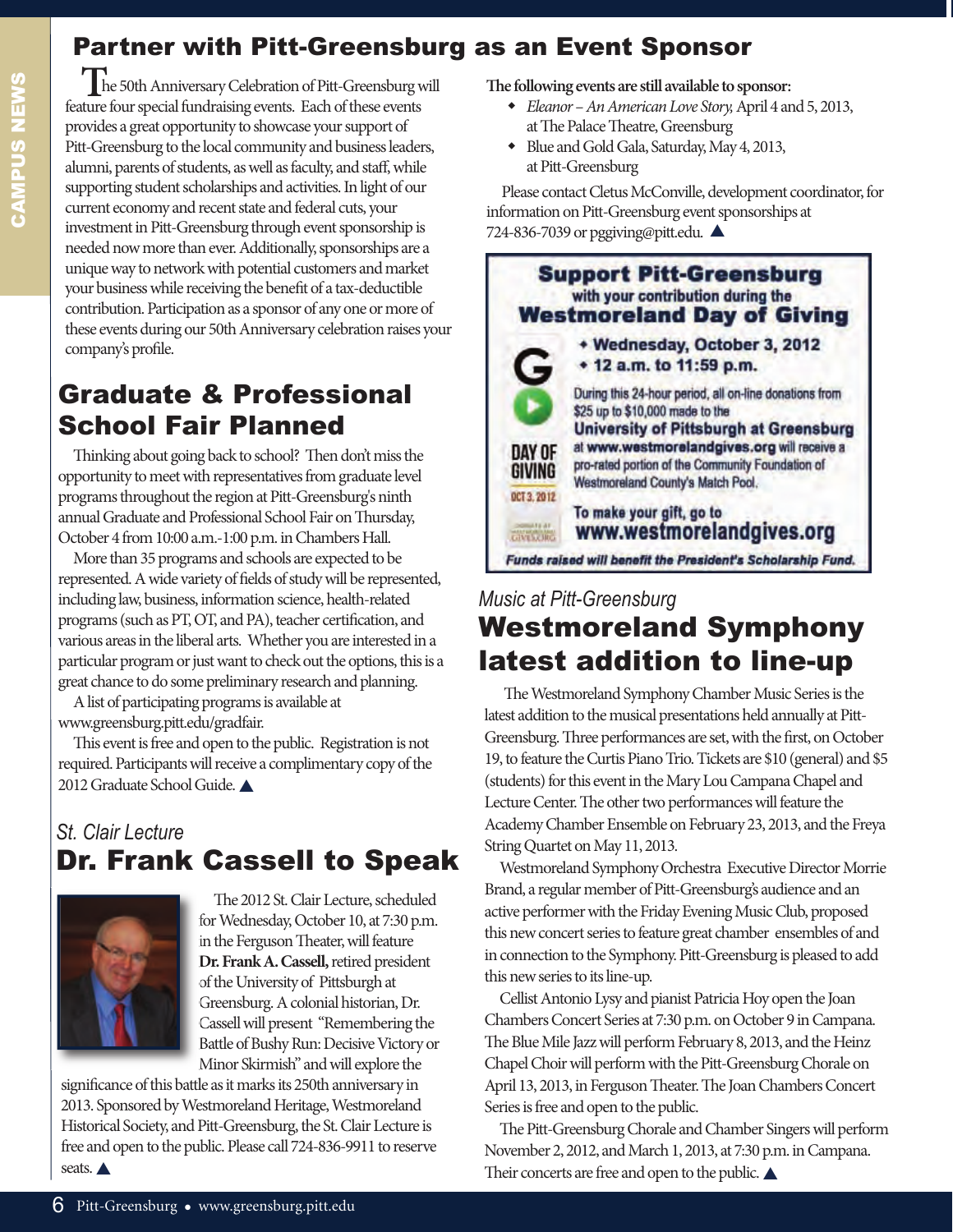# Class Notes . . .

**Robert Armstrong '87** writes, "i have decided to follow my heart and chase my dream of being a professional photographer. The word 'work' never comes to mind when I am on a shoot with a client." He specializes in on-location family, children, maternity, pets, automotive, senior, engagement, and wedding photography.

**Hope Showers-Gerbie '93** writes to say that she and her husband **Lou Gerbie '93**met at Pitt-Greensburg, and now their son Owen is a freshman at Pitt-Greensburg this fall.

**Markelle Harden '98** recently changed careers and ventured into the world of internet marketing with Ephricon Web Marketing in Fort Mill, SC.

**Andrew Arelt '99** is a recruiter with farmers insurance group who identifies candidates for the company's Agency Development opportunity in Southwestern Pennsylvania.

Jason Wagner '01 accepted the position of assistant director of Student Services for The Tepper School of Business at Carnegie Mellon University.

**Jessica (Kaleina) Pigza '03 and husband Nathan welcomed their second child, Brandon** David, on July 17, 2011. Brandon weighed 9 pounds, 3 ounces and was 21 inches long. Brandon joins big sister Sophia Elizabeth who was born March 30, 2009.

**Dave Campbell '04** was promoted to outside sales representative for the Sherwin-Williams Company. He resides in West Chester, Pa.

Samantha Skerchock '07 was recently awarded Drexel University's prestigious Capstone Experience Award for her graduate research titled, "A Study Abroad Peer Cultural Program's Affect on Cultural Immersion," as well as award recognition for graduating with a 4.0 GPA. Samantha, who earned her Master's of Science in Higher Education from Drexel University in June, joins the University as their newest assistant director of Admissions.

Michael Moore '08, of Bridgewater, PA, is an insurance agent with Liberty Mutual Insurance in Wexford, Pa.

**Daniel Baugh '09** is using his Bachelor's of Science degree in MIS as a performance analyst for American Eagle Outfitters' e-commerce web site. He resides in Pittsburgh, PA.

**Jen Paul '11** is an adjunct professor at the University of Pittsburgh at Greensburg as a biology lab instructor. She is studying full-time at Chatham University in Shadyside, where she is working on her master's of Science in biology. Jen will graduate from the program in December 2012.

Amanda Lavan '12 is employed by Novum Pharmaceutical Research Services as a clinical research specialist in Pittsburgh.

*Share your news! Go to http://tinyurl.com/Class-Note to update your information and tell us* about the great things that are happening in your life.

# Be one of the 50 Faces of Pitt-Greensburg

Would you like to be one of the 50 Faces of Pitt-Greensburg? In preparation for the 50th anniversary of the founding of Pitt-Greensburg, the Office of University Relations and Institutional Advancement wants to know why Pitt-Greensburg is special to you.

Contact us at gifts2pg@pitt.edu or 724-836-9942 to tell us what you think is special about Pitt-Greensburg. We'll then make arrangements for you to visit campus so you can have your photo taken and, in your own handwriting, express your sentiment for use in our campaign.  $\blacktriangle$ 

# Fall Events

*continued from page 8*

**Events are free and open to the public unless indicated.**

## October 13

The Pitt-Greensburg 5K Run/Fun Walk will open with registration at 6:30 a.m. and start at 8 a.m. Register by September 25 for \$20 (adults) and \$10 (children 7-12). The event will feature a 5K run, 5K Fun Walk, and children's 100-meter sprint. Proceeds benefit the Pitt-Greensburg Alumni Association and Pitt-Greensburg's Alpha Alpha Delta Chapter of the international English honor society Sigma Tau Delta. Complete details and registration information available at

www.greensburg.pitt.edu/blueandgoldweekend.

## October 16 & October 17

Become one of the **50 Faces of Pitt-Greensburg** by stopping by the entrance to Wagner Dining Hall (Chambers Hall) to have a photo taken and to explain what Pitt-Greensburg means to you.

## October 19

e W**estmoreland Symphony Chamber Music Series** presents the Curtis Piano Trio at 7:30 p.m. in the Mary Lou Campana Chapel and Lecture Center. Tickets, available at the door, are \$10 for adults and \$5 for students and children.

#### November 2

The Pitt-Greensburg Chorale & Chamber Singers will perform their fall concert at 7:30 p.m. in the Mary Lou Campana Chapel and Lecture Center. This event is free and open to the public.

#### November 15-18

The Pitt-Greensburg Theatre Company will present "Arsenic and Old Lace" by Joseph Kesselring. Tickets, available only at the door, are \$10 (\$5 for seniors, students, and Pitt ID holders) for the November 15-17 performances at 7:30 p.m. and the November 18 performance at 2 p.m. in Ferguson Theater.

#### November 21-25

No classes but offices are open November 21 as Pitt-Greensburg begins the **Thanksgiving Recess.** The campus is closed November 22-25.

#### December 7

Mark your calendar and watch for details about this year's PGAA Holiday Wine Tasting event.

Check the Event section at **www.greensburg.pitt.edu** for more events. A complete schedule of athletic events is available at **www.greensburg.pitt.edu/athletics.**



Pitt-Greensburg Alumn



**Go to http://www.youtube.com/pittgreensburgvideos, and check out what's happening on the Pitt-Greensburg YouTube Channel, too!** 

**account, "Like" the Official Pitt-Greensburg Page (http://www.Facebook.com/pittgreensburgofficialpage)**